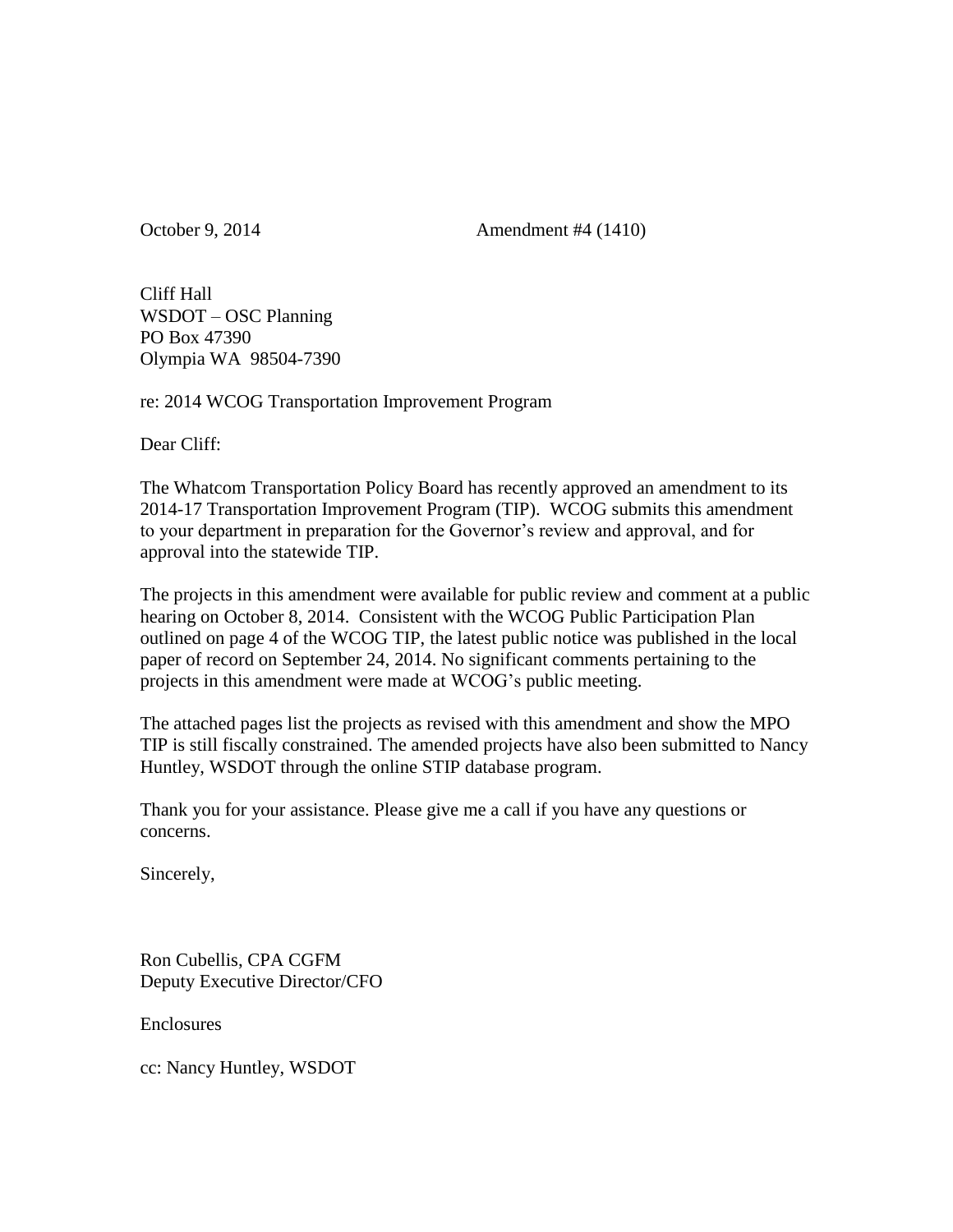# Amendment and Administrative Modifications Table

October 8, 2014

| Item#          | Agency       | <b>Project Name</b>                                                | <b>STIP</b><br>Change | Action                             | <b>Added Funds</b> | Total<br>Project Cost | <b>Federal Source</b>                           |
|----------------|--------------|--------------------------------------------------------------------|-----------------------|------------------------------------|--------------------|-----------------------|-------------------------------------------------|
| $\mathbf{1}$   | <b>WSDOT</b> | SR 11/Tributary to Chuckanut Creek<br>- Fish Passage               | Amendment             | Remove ROW and CN<br>phases.       | \$0                | \$79,428              | Surface<br>Transportation<br>Program            |
| $\overline{2}$ | <b>WSDOT</b> | SR 544/SR539 to Everson -<br>Rumblestrip Installation              | <b>New</b>            | Add rumblestrip project            | \$403,554          | \$403,554             | <b>Highway Safety</b><br>Improvement<br>Program |
| 3              | <b>WSDOT</b> | SR 9/Bowen Rd Vic. To Sumas Ave<br>Vic. - Rumblestrip Installation | <b>New</b>            | Add rumblestrip project            | \$174,131          | \$174,131             | <b>Highway Safety</b><br>Improvement<br>Program |
| 4              | Ferndale     | Church Road Improvement Project,<br>Main to Heather                | Amendment             | Add STP funds                      | \$66,521           | \$4,066,521           | Surface<br>Transportation<br>Program            |
| 5              | <b>WSDOT</b> | <b>Whatcom County BST</b>                                          | <b>New</b>            | Add chip seal project              | \$217,536          | \$217,536             | Surface<br>Transportation<br>Program            |
| 6              | <b>WSDOT</b> | SR 548/I-5 to North Star Rd - BST                                  | <b>New</b>            | Add chip seal project              | \$73,360           | \$73,360              | Surface<br>Transportation<br>Program            |
| $\overline{7}$ | <b>WSDOT</b> | SR 548/Grandview Rd to 4th St -<br><b>BST</b>                      | <b>New</b>            | Add chip seal project              | \$92,224           | \$92,224              | Surface<br>Transportation<br>Program            |
| 8              | <b>WSDOT</b> | SR 548/Grandview Rd to Dakota<br>Creek Bridge - Wide Edge Lanes    | <b>New</b>            | Add Wide Edge Lines project        | \$89,080           | \$89,080              | <b>Highway Safety</b><br>Improvement<br>Program |
| 9              | <b>WSDOT</b> | SR 548/Unnamed Creek to Drayton<br>Harbor - Fish Passage           | Amendment             | <b>Add Preliminary Engineering</b> | \$143,079          | \$1,420,025           | Surface<br>Transportation<br>Program            |
| 10             | Whatcom      | Lummi Island Dolphin and<br><b>Breakwater Replacement</b>          | <b>New</b>            | <b>Add Preliminary Engineering</b> | \$50,000           | \$1,750,000           | Ferry Boat<br>Program                           |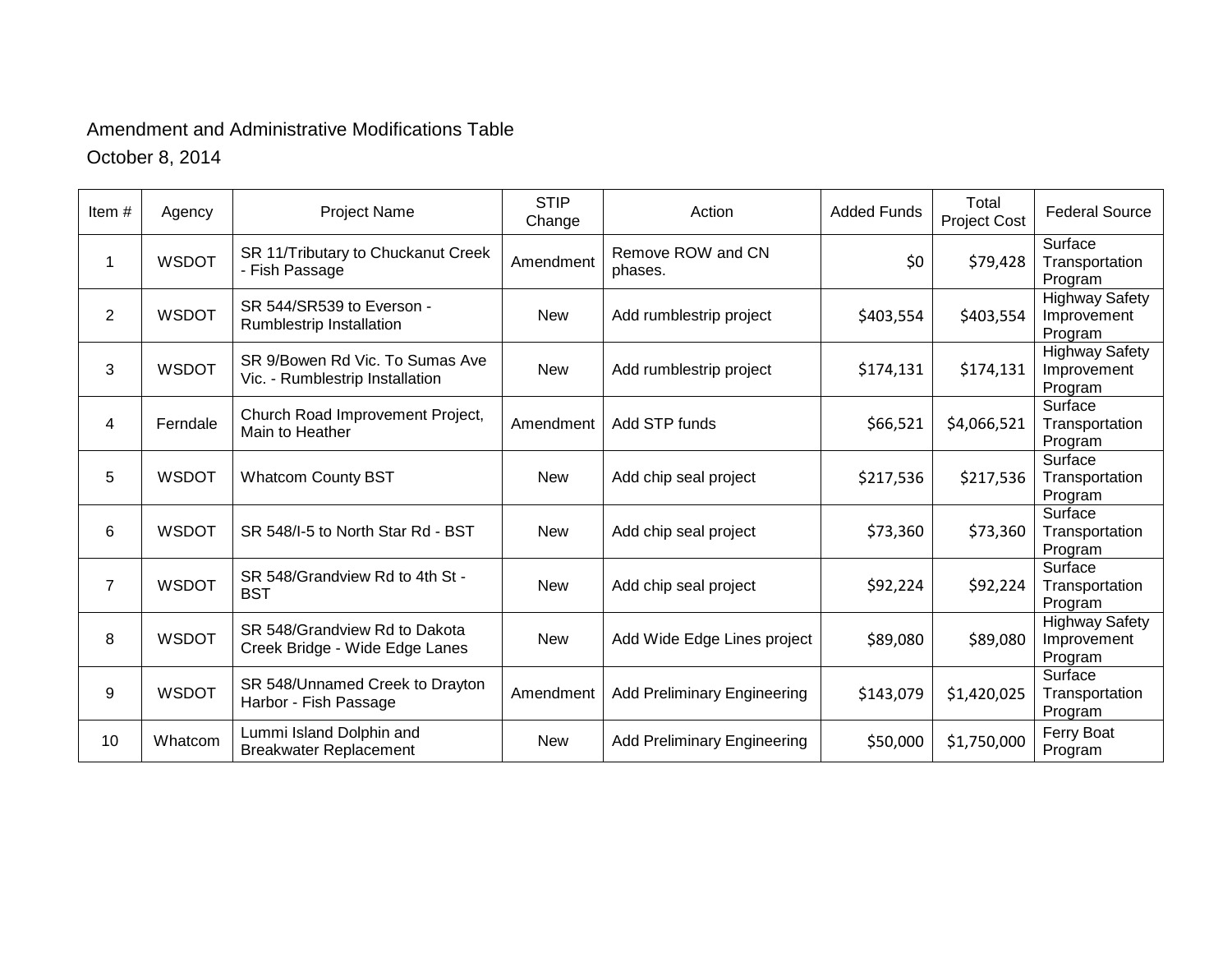# WHATCOM COUNCIL OF GOVERNMENTS

2014 Transportation Improvement Program

Amendment #4 (1410)

MPO Financial Feasibility Summary

Anticipated Federal Funding\* & Programmed Expenditures (in Thousands)

|                            | <b>Funding Type</b> | Year    | Carry-over   | Anticipated | Available | Programed     | Remaining            |
|----------------------------|---------------------|---------|--------------|-------------|-----------|---------------|----------------------|
|                            |                     |         | Previous Yr. | Allocation  | Revenue   | <b>Totals</b> | Funds                |
|                            | STP (R) & (US)      | 2014    | \$1,936      | \$2,741     | \$4,677   | \$3,946       | \$731                |
|                            | STP (R) & (US)      | 2015    | \$731        | \$2,741     | \$3,472   | \$1,322       | \$2,151              |
|                            | STP (R) & (US)      | 2016    | \$2,151      | \$2,741     | \$4,892   | \$3,820       | \$1,071              |
|                            | STP (R) & (US)      | 2017    | \$1,071      | \$2,741     | \$3,812   | \$2,136       | $$1,676$ **          |
| WCOG-Managed Federal Funds | Subtotals           |         | \$5,889      | \$10,964    | \$16,853  | \$11,224      |                      |
|                            |                     |         |              |             |           |               |                      |
|                            | TAP (US)            | 2014    | \$113        | \$246       | \$359     | \$272         | \$87                 |
|                            | TAP (US)            | 2015    | \$87         | \$246       | \$333     | \$0           | \$333                |
|                            | TAP (US)            | 2016    | \$333        | \$0         | \$333     | \$0           | \$333                |
|                            | TAP (US)            | 2017    | \$333        | \$0         | \$333     | \$0           | $$333$ <sup>**</sup> |
|                            | Subtotals           |         | \$866        | \$492       | \$1,358   | \$272         |                      |
| Subtotals                  |                     | \$6,755 | \$11,456     | \$18,211    | \$11,496  | \$2,009       |                      |

| STP (R) & (US)<br>STP (R) & (US)<br>Subtotals<br>TAP (US)<br>TAP (US)<br>TAP (US) | 2016<br>2017<br>2014<br>2015 | \$2,151<br>\$1,071<br>\$5,889<br>\$113                                                                                                     | \$2,741<br>\$2,741<br>\$10,964<br>\$246 | \$4,892<br>\$3,812<br>\$16,853 | \$3,820<br>\$2,136<br>\$11,224 | \$1,071<br>\$1,676 |
|-----------------------------------------------------------------------------------|------------------------------|--------------------------------------------------------------------------------------------------------------------------------------------|-----------------------------------------|--------------------------------|--------------------------------|--------------------|
|                                                                                   |                              |                                                                                                                                            |                                         |                                |                                |                    |
|                                                                                   |                              |                                                                                                                                            |                                         |                                |                                |                    |
|                                                                                   |                              |                                                                                                                                            |                                         |                                |                                |                    |
|                                                                                   |                              |                                                                                                                                            |                                         | \$359                          | \$272                          | \$87               |
|                                                                                   |                              | \$87                                                                                                                                       | \$246                                   | \$333                          | \$0                            | \$333              |
|                                                                                   | 2016                         | \$333                                                                                                                                      | \$0                                     | \$333                          | \$0                            | \$333              |
| TAP (US)                                                                          | 2017                         | \$333                                                                                                                                      | \$0                                     | \$333                          | \$0                            | \$333              |
| Subtotals                                                                         |                              | \$866                                                                                                                                      | \$492                                   | \$1,358                        | \$272                          |                    |
|                                                                                   |                              | \$6,755                                                                                                                                    | \$11,456                                | \$18,211                       | \$11,496                       | \$2,009            |
|                                                                                   | 2014                         | \$3,632                                                                                                                                    | \$800                                   | \$4,432                        | \$4,432                        | \$0                |
| <b>Bridge</b>                                                                     | 2014                         | \$3,828                                                                                                                                    | \$0                                     | \$3,828                        | \$3,611                        | \$217              |
|                                                                                   | 2015                         | \$217                                                                                                                                      | \$0                                     | \$217                          | \$217                          | \$0                |
|                                                                                   | 2014                         | \$9,665                                                                                                                                    | \$0                                     | \$9,665                        | \$7,225                        | \$2,440            |
|                                                                                   | 2015                         | \$2,440                                                                                                                                    | \$0                                     | \$2,440                        | \$2,440                        | \$0                |
|                                                                                   | 2016                         | \$0                                                                                                                                        | \$6,401                                 | \$6,401                        | \$6,401                        | \$0                |
| Demonstration                                                                     | 2015                         | \$5,918                                                                                                                                    | \$0                                     | \$5,918                        | \$5,918                        | 50                 |
| Discretionary                                                                     | 2014                         | \$1,767                                                                                                                                    | \$0                                     | \$1,767                        | \$260                          | \$1,507            |
|                                                                                   | 2015                         | \$1,507                                                                                                                                    | \$150                                   | \$1,657                        | \$1,657                        | \$0                |
|                                                                                   | 2014                         | \$0                                                                                                                                        | \$50                                    | \$50                           | \$50                           | 50                 |
|                                                                                   | 2014                         | \$1,745                                                                                                                                    | \$0                                     | \$1,745                        | \$163                          | \$1,582            |
| 2015                                                                              |                              | \$1,582                                                                                                                                    | \$665                                   | \$2,247                        | \$2,247                        | \$0                |
| <b>NHPP</b>                                                                       | 2014                         | \$0                                                                                                                                        | \$5,525                                 | \$5,525                        | \$5,525                        | \$0                |
|                                                                                   | 2015                         | \$0                                                                                                                                        | \$271                                   | \$271                          | \$271                          | 50                 |
|                                                                                   | 2016                         | \$0                                                                                                                                        | \$2,483                                 | \$2,483                        | \$2,483                        | \$0                |
|                                                                                   | 2014                         | \$246                                                                                                                                      | \$0                                     | \$246                          | \$246                          | 50                 |
|                                                                                   | 2014                         | \$0                                                                                                                                        | \$8,495                                 | \$8,495                        | \$8,495                        | \$0                |
|                                                                                   | 2015                         | \$0                                                                                                                                        | \$383                                   | \$383                          | \$383                          | \$0                |
| STP(BR)                                                                           | 2014                         | \$6,583                                                                                                                                    | \$222                                   | \$6,805                        | \$5,293                        | \$1,512            |
|                                                                                   | 2015                         | \$1,512                                                                                                                                    | \$0                                     | \$1,512                        | \$1,512                        | \$0                |
| STP(S)                                                                            | 2014                         | \$4,091                                                                                                                                    | \$0                                     | \$4,091                        | \$3,504                        | \$587              |
|                                                                                   | 2015                         | \$587                                                                                                                                      | \$0                                     | \$587                          | \$587                          | \$0                |
| TAP(SR)                                                                           | 2014                         | \$237                                                                                                                                      | \$0                                     | \$237                          | \$78                           | \$159              |
|                                                                                   | 2015                         | \$159                                                                                                                                      | \$0                                     | \$159                          | \$159                          | \$0                |
|                                                                                   |                              | \$45,716                                                                                                                                   | \$25,445                                | \$71,161                       | \$63,157                       |                    |
|                                                                                   |                              |                                                                                                                                            |                                         |                                |                                | \$2,009            |
|                                                                                   |                              |                                                                                                                                            |                                         |                                |                                |                    |
|                                                                                   |                              | \$0                                                                                                                                        | \$18,517                                | \$18,517                       | \$18,517                       | \$0                |
|                                                                                   |                              | \$0                                                                                                                                        | \$14,580                                | \$14,580                       | \$14,580                       | \$0                |
|                                                                                   |                              | \$39,761                                                                                                                                   | \$69,998                                | \$109,759                      | \$107,750                      | \$2,009            |
|                                                                                   |                              | Total Federal Funds (WCOG-<br>Managed & WSDOT-Managed):<br>Total Local and Other Funds:<br>Total WSDOT State Funds:<br><b>Grand Totals</b> | \$39,761                                | \$36,901                       | \$76,662                       | \$74,653           |

| Total Federal Funds (WCOG-<br>Managed & WSDOT-Managed): | \$39,761 | \$36,901 | \$76,662  | \$74,653  | \$2,009 |
|---------------------------------------------------------|----------|----------|-----------|-----------|---------|
| <b>Total Local and Other Funds:</b>                     | \$0      | \$18,517 | \$18,517  | \$18,517  | \$0     |
| Total WSDOT State Funds:                                | \$0      | \$14,580 | \$14,580  | \$14,580  | \$0     |
| <b>Grand Totals</b>                                     | \$39,761 | \$69,998 | \$109,759 | \$107,750 | \$2,009 |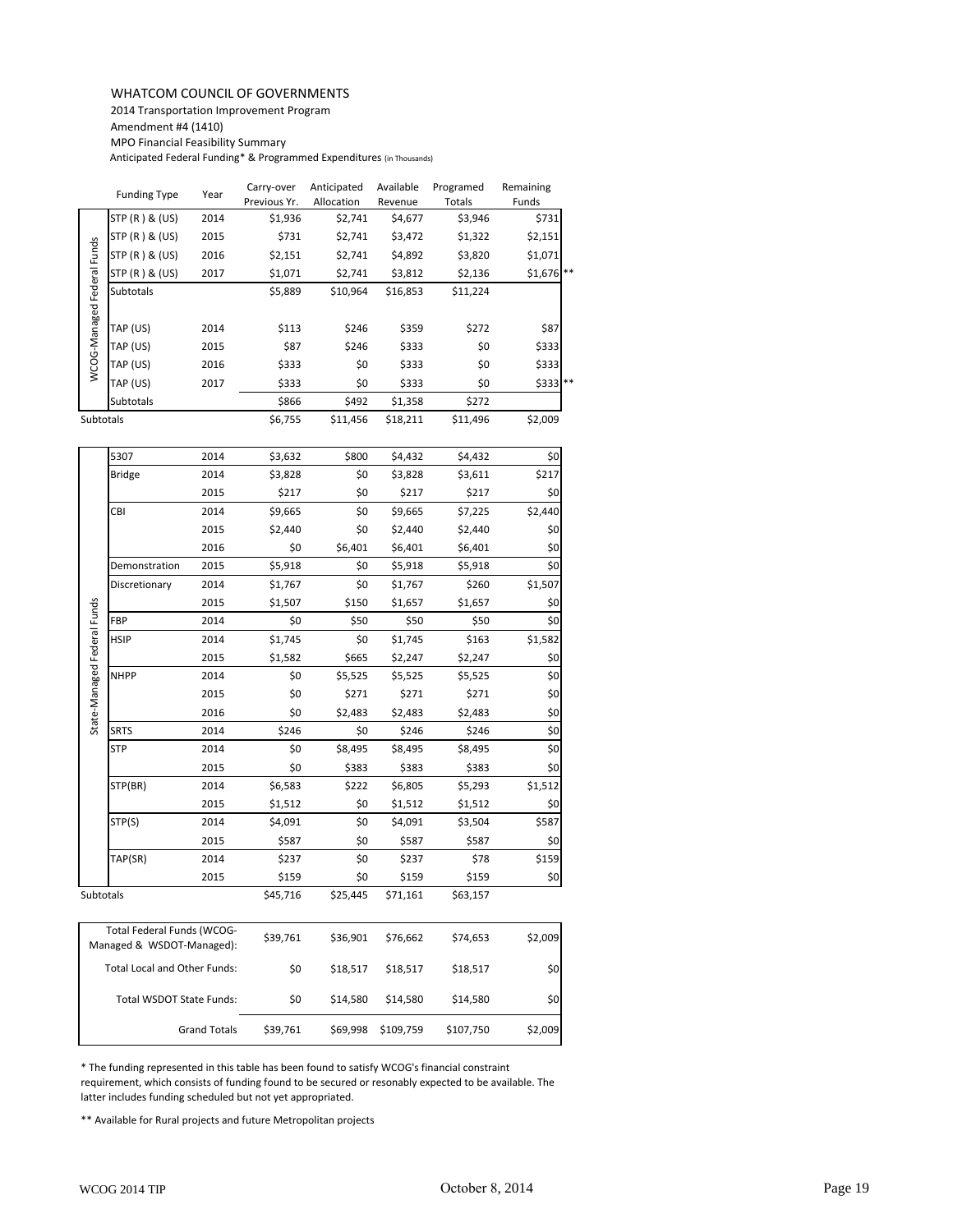### **2014 to 2017**

# **(Project Funds to Nearest Dollar)**

|     | <b>MPO/RTPO: WCoG</b>         |                         |                |             | Y Inside                          |                       | N Outside             |                         |                |                                         | <b>October 9, 2014</b>       |
|-----|-------------------------------|-------------------------|----------------|-------------|-----------------------------------|-----------------------|-----------------------|-------------------------|----------------|-----------------------------------------|------------------------------|
|     |                               | <b>County: Whatcom</b>  |                |             |                                   |                       |                       |                         |                |                                         |                              |
|     |                               | <b>Agency: Ferndale</b> |                |             |                                   |                       |                       |                         |                |                                         |                              |
| CIs | Func Project<br><b>Number</b> | <b>PIN</b>              | <b>STIP ID</b> | Imp<br>Type | Total<br><b>Project</b><br>Length | Environmental<br>Type | <b>RW</b><br>Required | <b>Begin</b><br>Termini | End<br>Termini | <b>Total Est.</b><br>Cost of<br>Project | <b>STIP</b><br>Amend.<br>No. |

17 8033(001) FERNDL 2 04 0.700 CE Yes Main St Heather Dr 4,066,521 14-10

Church Road Improvement Project, Main to Heather

This widening/reconstruction project will eliminate the slope that reaches 12% in some places and add sidewalks, bus pullouts and stormwater detention/treatment.

| Phase     | <b>Start Date</b>           | <b>Federal Fund Code</b> | <b>Federal Funds</b> | <b>State Fund Code</b> | <b>State Funds</b> | <b>Local Funds</b> | <b>Total</b> |
|-----------|-----------------------------|--------------------------|----------------------|------------------------|--------------------|--------------------|--------------|
| <b>CN</b> | 2017                        | STP(US)                  | 2,037,541            | TIB                    | 800,000            | 1,228,980          | 4,066,521    |
|           |                             | <b>Project Totals</b>    | 2,037,541            |                        | 800,000            | 1,228,980          | 4,066,521    |
|           | <b>Expenditure Schedule</b> |                          |                      |                        |                    |                    |              |
|           | <b>Phase</b>                | 1st                      |                      | 2nd                    | 3rd                | 4th                | 5th & 6th    |
|           | <b>CN</b>                   | 4,000,000                |                      | 0                      |                    | 0                  | $\Omega$     |
|           | <b>Totals</b>               | 4,000,000                |                      | 0                      |                    | 0                  | 0            |

|                                   | <b>Federal Funds</b> |                    |                      |              |
|-----------------------------------|----------------------|--------------------|----------------------|--------------|
|                                   |                      | <b>State Funds</b> | <sup>→</sup> ' Funds | <b>Total</b> |
| <b>Agency Totals for Ferndale</b> | 2,037,541            | 800,000            | .228.980             | .066.521     |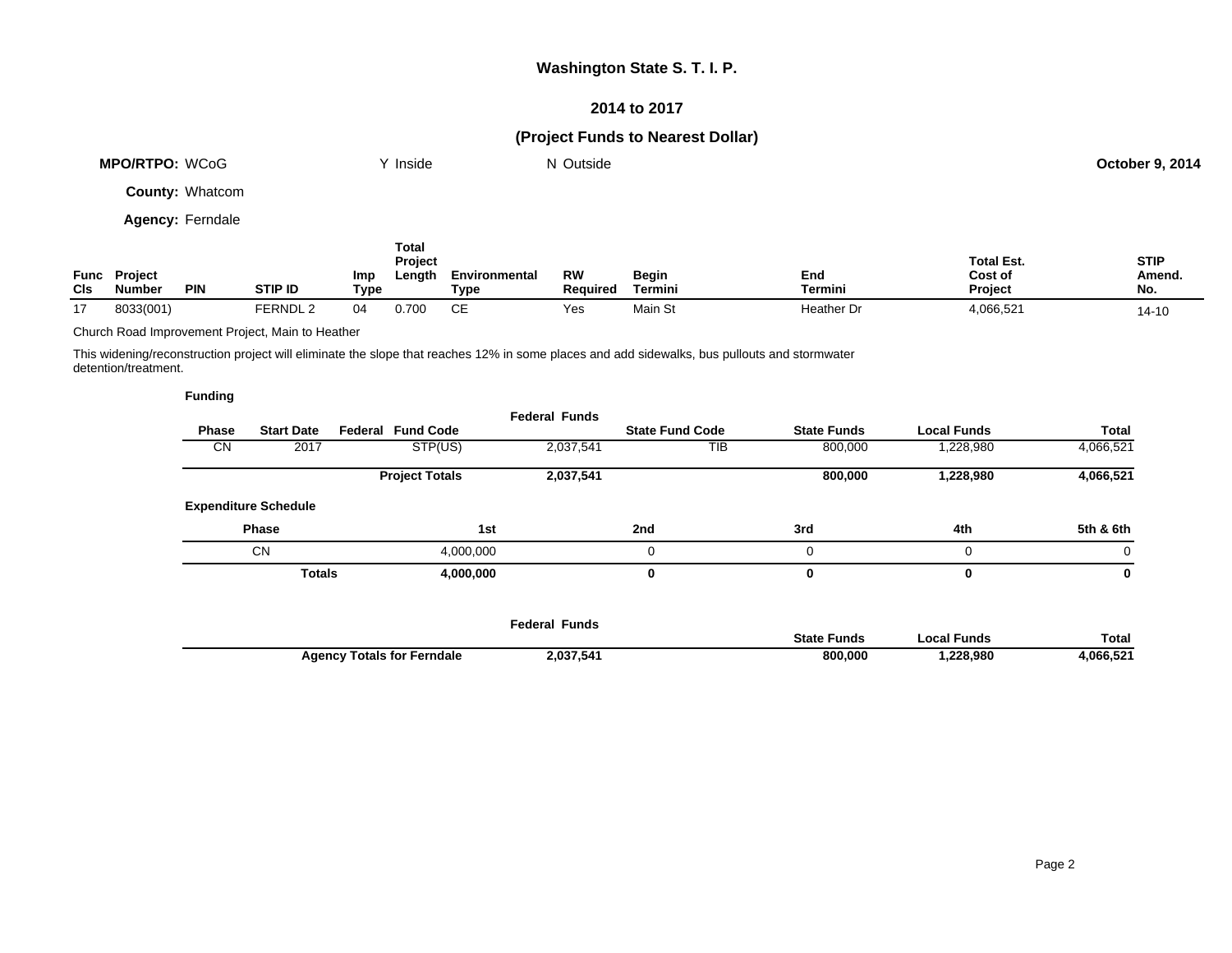### **2014 to 2017**

# **(Project Funds to Nearest Dollar)**

|                     | <b>MPO/RTPO: WCoG</b>                |                        |                | Inside                                                  |                       | N Outside             |                         |                |                                                | <b>October 9, 2014</b>       |
|---------------------|--------------------------------------|------------------------|----------------|---------------------------------------------------------|-----------------------|-----------------------|-------------------------|----------------|------------------------------------------------|------------------------------|
|                     |                                      | <b>County: Whatcom</b> |                |                                                         |                       |                       |                         |                |                                                |                              |
| Agency: Whatcom Co. |                                      |                        |                |                                                         |                       |                       |                         |                |                                                |                              |
| CIs                 | <b>Func Project</b><br><b>Number</b> | <b>PIN</b>             | <b>STIP ID</b> | <b>Total</b><br><b>Project</b><br>Length<br>Imp<br>Type | Environmental<br>Type | <b>RW</b><br>Required | <b>Begin</b><br>Termini | End<br>Termini | <b>Total Est.</b><br>Cost of<br><b>Project</b> | <b>STIP</b><br>Amend.<br>No. |

00 WHTCM 31 26 No 1,750,000 14-10

Lummi Island Dolphin and Breakwater Replacement

Replace existing timber pile dolphins and breakwater with steel pile supported structures.

|           |                             |                          | <b>Federal Funds</b> |                        |                    |                    |           |
|-----------|-----------------------------|--------------------------|----------------------|------------------------|--------------------|--------------------|-----------|
| Phase     | <b>Start Date</b>           | <b>Federal Fund Code</b> |                      | <b>State Fund Code</b> | <b>State Funds</b> | <b>Local Funds</b> | Total     |
| <b>PE</b> | 2014                        | <b>FBP</b>               | 40,000               |                        | U                  | 10,000             | 50,000    |
|           |                             | <b>Project Totals</b>    | 40,000               |                        | 0                  | 10,000             | 50,000    |
|           | <b>Expenditure Schedule</b> |                          |                      |                        |                    |                    |           |
|           | Phase                       | 1st                      |                      | 2nd                    | 3rd                | 4th                | 5th & 6th |
|           | PE                          | 10,000                   |                      | 40,000                 | 0                  | 0                  | 0         |
|           | <b>Totals</b>               | 10,000                   |                      | 40,000                 | 0                  | 0                  | 0         |
|           |                             |                          |                      |                        |                    |                    |           |
|           |                             |                          |                      |                        |                    |                    |           |

|                                      | Federal Funds |                  |                      |              |
|--------------------------------------|---------------|------------------|----------------------|--------------|
|                                      |               | State i<br>Funds | <b>Funds</b><br>ocal | <b>Total</b> |
| <b>Agency Totals for Whatcom Co.</b> | 40,000        |                  | 10,000               | 50,000       |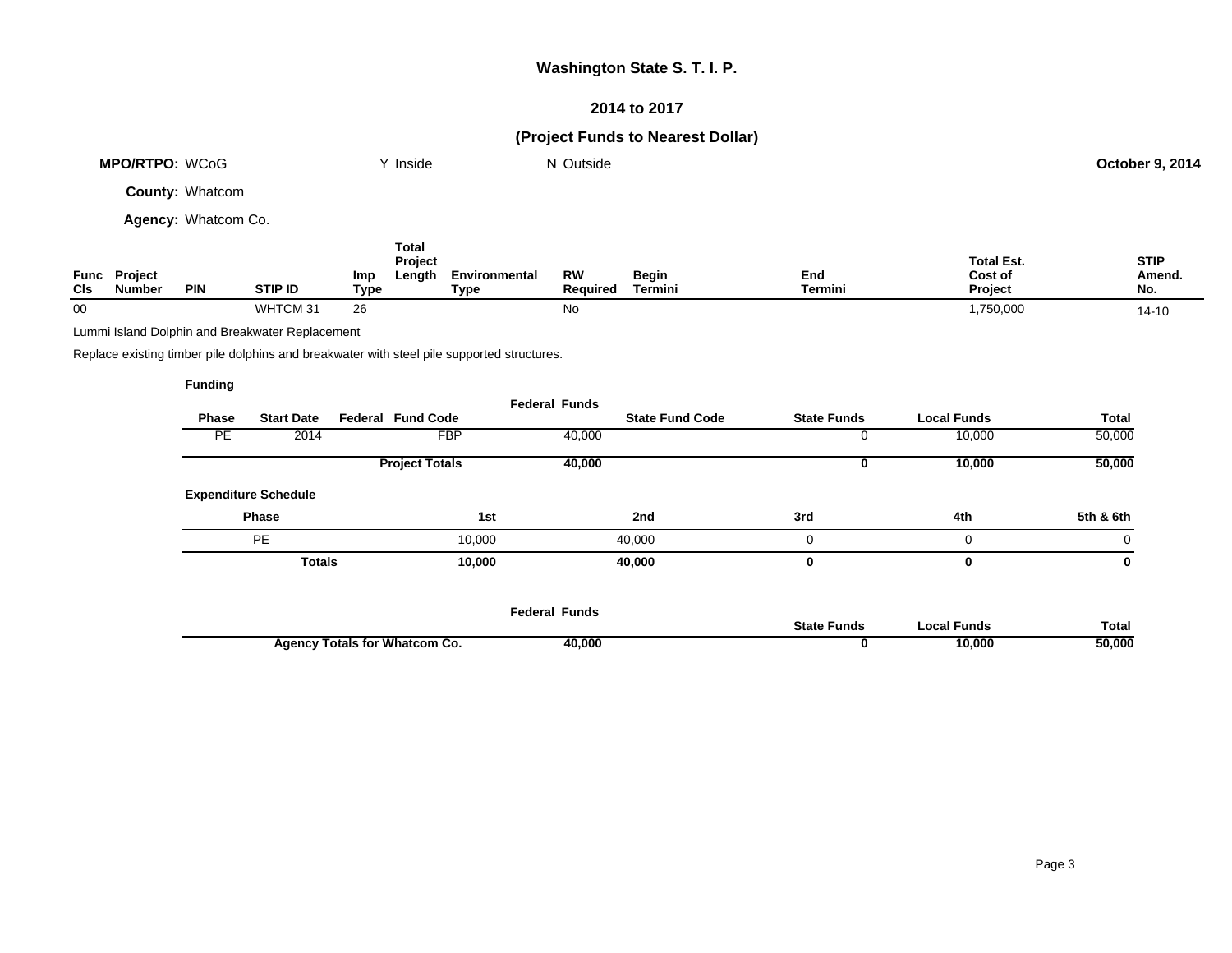### **2014 to 2017**

# **(Project Funds to Nearest Dollar)**

| <b>MPO/RTPO:</b><br>WCoG | <b>Inside</b> | $\sim$<br>Outside<br>N | October 9, 2014 |
|--------------------------|---------------|------------------------|-----------------|
|                          |               |                        |                 |

**County:**

**Agency:** WSDOT - NW

| <b>CIs</b> | <b>Func Project</b><br>Number | <b>PIN</b> | <b>STIP ID</b> | <b>Imp</b><br>Type | Total<br>Project<br>Length | Environmental<br>Туре | RW<br>Reauired | Begin<br>Termini | End<br>Termini | <b>Total Est.</b><br>Cost of<br><b>Project</b> | <b>STIP</b><br>Amend.<br>No. |
|------------|-------------------------------|------------|----------------|--------------------|----------------------------|-----------------------|----------------|------------------|----------------|------------------------------------------------|------------------------------|
| 16         | 0011(041)                     | 101115T    | WA-05990       | 20                 | 0.200                      | СE                    | Yes            | MP 18.55         | MP 18.75       | 79,428                                         | $14 - 10$                    |

SR 11/Tributary to Chuckanut Creek - Fish Passage

Remove the existing fish passage barrier and replace it with a fish passable structure. Project is shelved for now; CN phase anticipated to be constructed in the future. PE reduced to actuals.

|           |                             |                          | <b>Federal Funds</b> |                        |                    |                    |              |
|-----------|-----------------------------|--------------------------|----------------------|------------------------|--------------------|--------------------|--------------|
| Phase     | <b>Start Date</b>           | <b>Federal Fund Code</b> |                      | <b>State Fund Code</b> | <b>State Funds</b> | <b>Local Funds</b> | <b>Total</b> |
| <b>PE</b> | 2014                        | <b>STP</b>               | 76,251               |                        |                    | 3,177              | 79,428       |
|           |                             | <b>Project Totals</b>    | 76,251               |                        |                    | 3,177              | 79,428       |
|           | <b>Expenditure Schedule</b> |                          |                      |                        |                    |                    |              |
|           | <b>Phase</b>                |                          | 1st                  | 2nd                    | 3rd                | 4th                | 5th & 6th    |
|           | PE                          | 79,428                   |                      |                        |                    | 0                  | $\Omega$     |
|           | <b>Totals</b>               | 79,428                   |                      | 0                      |                    | 0                  | 0            |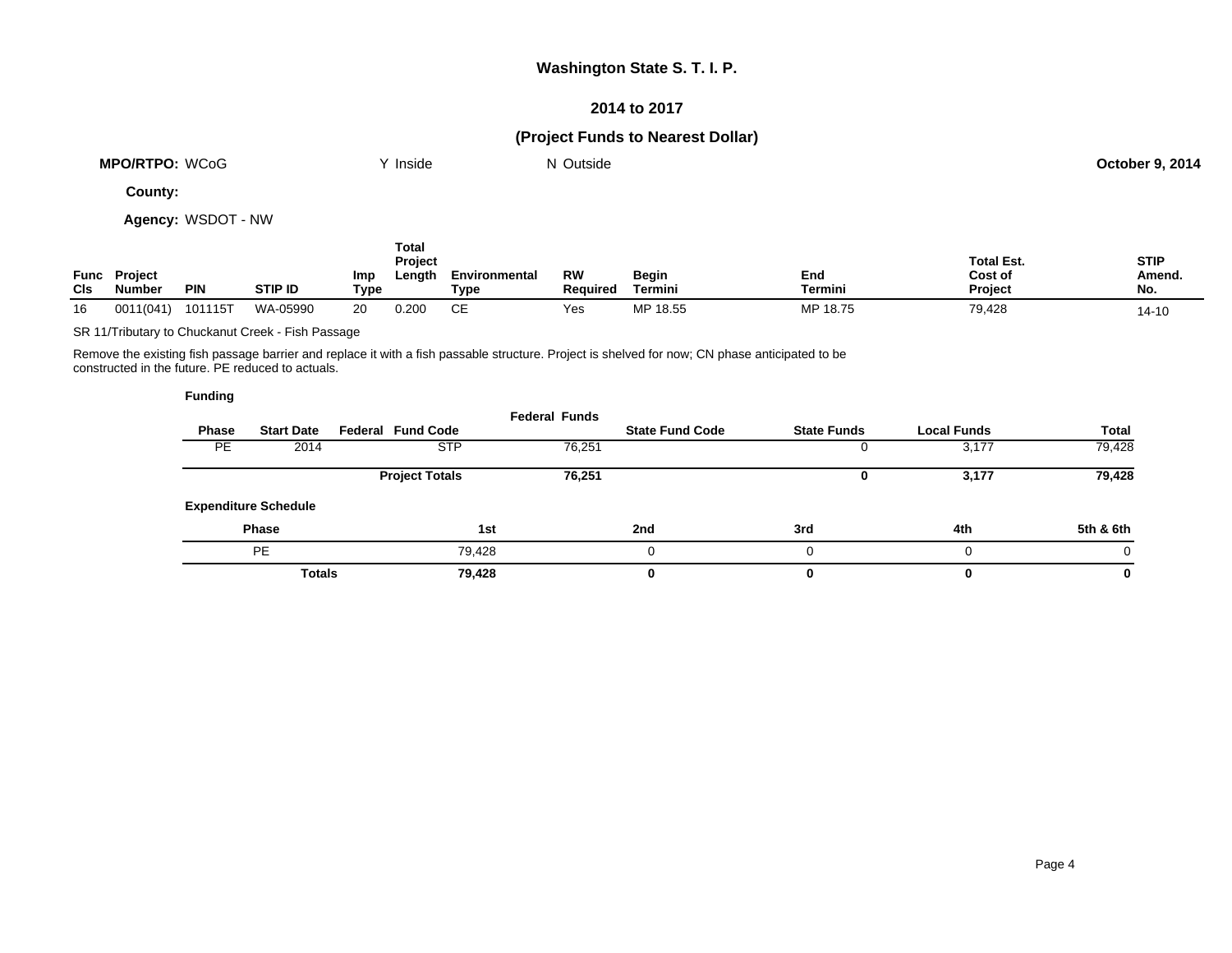### **2014 to 2017**

# **(Project Funds to Nearest Dollar)**

| WCoG<br><b>MPO/RTPO:</b> | Inside | ' Outside<br>N | 9.2014<br>October 9. |
|--------------------------|--------|----------------|----------------------|
|                          |        |                |                      |

**County:**

**Agency:** WSDOT - NW

| <b>CIs</b> | <b>Func Project</b><br><b>Number</b> | <b>PIN</b> | <b>STIP ID</b> | Imp<br>Type | Total<br>Project<br>Length | Environmental<br>Туре | RW<br><b>Required</b> | Begin<br>Termini | End<br>Termini | <b>Total Est.</b><br>Cost of<br>Project | <b>STIP</b><br>Amend.<br>No. |
|------------|--------------------------------------|------------|----------------|-------------|----------------------------|-----------------------|-----------------------|------------------|----------------|-----------------------------------------|------------------------------|
| 07         |                                      | 154401A    | WA-07352       | 21          | 6.580                      | CЕ                    | No                    | MP 0.00          | MP 6.58        | 403,554                                 | $14 - 10$                    |

SR 544/SR 539 to Everson - Rumblestrip Installation

Reduce the risk of crossover and run off the road incidents by the installation of centerline rumblestrips.

|              |                             |                          | <b>Federal Funds</b> |                        |                    |                    |              |
|--------------|-----------------------------|--------------------------|----------------------|------------------------|--------------------|--------------------|--------------|
| <b>Phase</b> | <b>Start Date</b>           | <b>Federal Fund Code</b> |                      | <b>State Fund Code</b> | <b>State Funds</b> | <b>Local Funds</b> | <b>Total</b> |
| <b>PE</b>    | 2015                        | <b>HSIP</b>              | 95,572               |                        |                    | 3,982              | 99,554       |
|              |                             | <b>Project Totals</b>    | 95,572               |                        | u                  | 3,982              | 99,554       |
|              | <b>Expenditure Schedule</b> |                          |                      |                        |                    |                    |              |
|              | <b>Phase</b>                |                          | 1st                  | 2nd                    | 3rd                | 4th                | 5th & 6th    |
|              | PE                          | 76.533                   |                      | 23.021                 |                    |                    | 0            |
|              | <b>Totals</b>               | 76,533                   |                      | 23,021                 | 0                  |                    | 0            |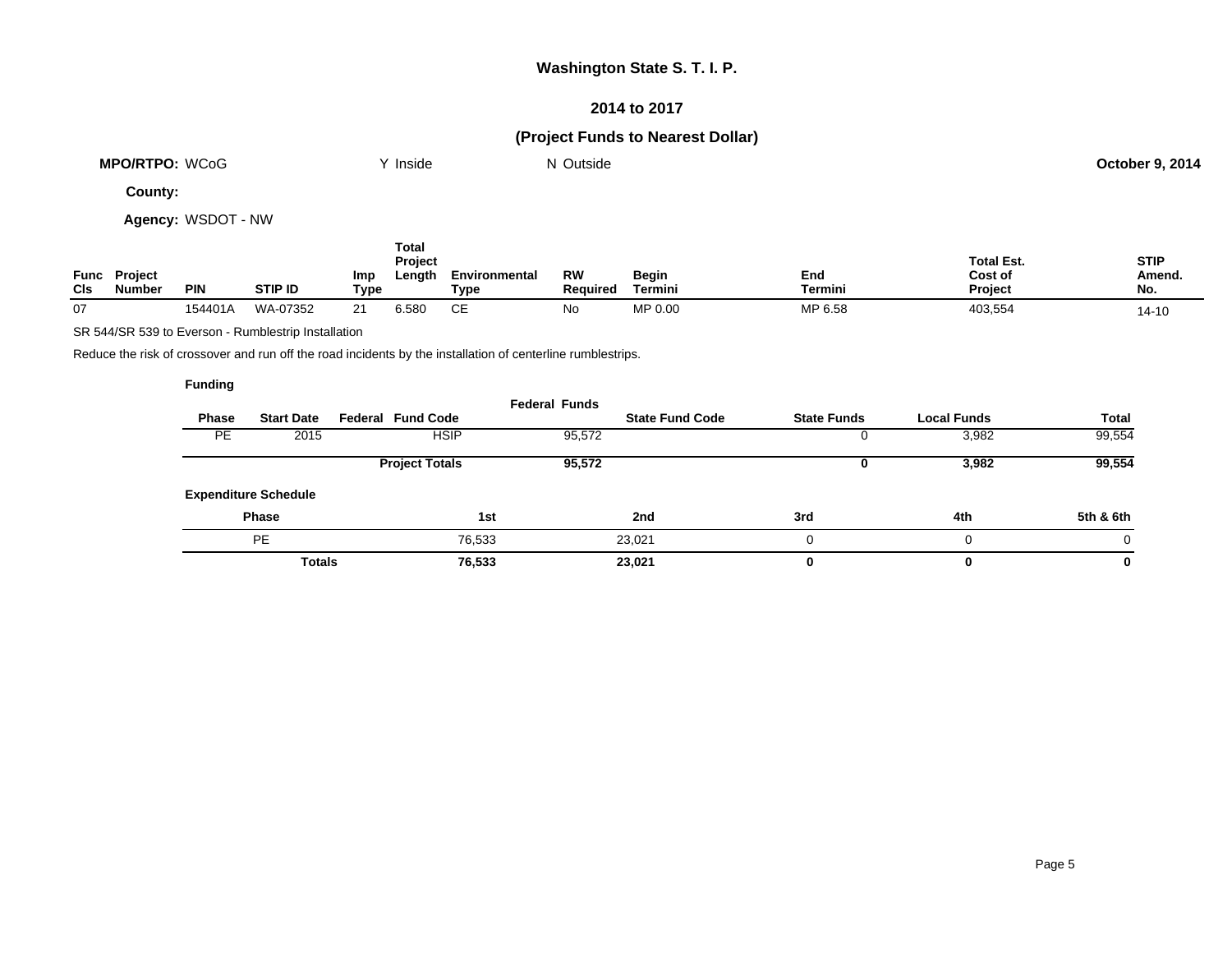### **2014 to 2017**

# **(Project Funds to Nearest Dollar)**

|                       |               |         | 9.2014     |
|-----------------------|---------------|---------|------------|
| <b>MPO/RTPO: WCoG</b> | <b>Inside</b> | Outside | October 9. |
|                       |               |         |            |
|                       |               |         |            |

**County:**

**Agency:** WSDOT - NW

| <b>CIs</b> | <b>Func Project</b><br><b>Number</b> | <b>PIN</b> | <b>STIP ID</b> | Imp<br>Type | Total<br>Project<br>Length | Environmental<br>Туре | RW<br>Reauired | Begin<br>Termini | End<br>Termini | <b>Total Est.</b><br>Cost of<br>Project | <b>STIP</b><br>Amend.<br>No. |
|------------|--------------------------------------|------------|----------------|-------------|----------------------------|-----------------------|----------------|------------------|----------------|-----------------------------------------|------------------------------|
| 07         |                                      | 154806B    | WA-07360       | 06          | 6.990                      | СE                    | No             | MP 6.00          | MP 12.99       | 1,027,669                               | $14 - 10$                    |

SR 548/Grandview Rd to 4th St - BST

This project will chip seal SR 548 from Grandview Rd to 4th St.

|           |                             |                          | <b>Federal Funds</b> |                        |                    |                    |           |
|-----------|-----------------------------|--------------------------|----------------------|------------------------|--------------------|--------------------|-----------|
| Phase     | <b>Start Date</b>           | <b>Federal Fund Code</b> |                      | <b>State Fund Code</b> | <b>State Funds</b> | <b>Local Funds</b> | Total     |
| <b>PE</b> | 2015                        | <b>STP</b>               | 88,535               |                        | υ                  | 3,689              | 92,224    |
|           |                             | <b>Project Totals</b>    | 88,535               |                        |                    | 3,689              | 92,224    |
|           | <b>Expenditure Schedule</b> |                          |                      |                        |                    |                    |           |
|           | <b>Phase</b>                |                          | 1st                  | 2nd                    | 3rd                | 4th                | 5th & 6th |
|           | <b>PE</b>                   | 58,064                   |                      | 34,160                 | $\Omega$           |                    | 0         |
|           | <b>Totals</b>               | 58,064                   |                      | 34,160                 | 0                  | 0                  | 0         |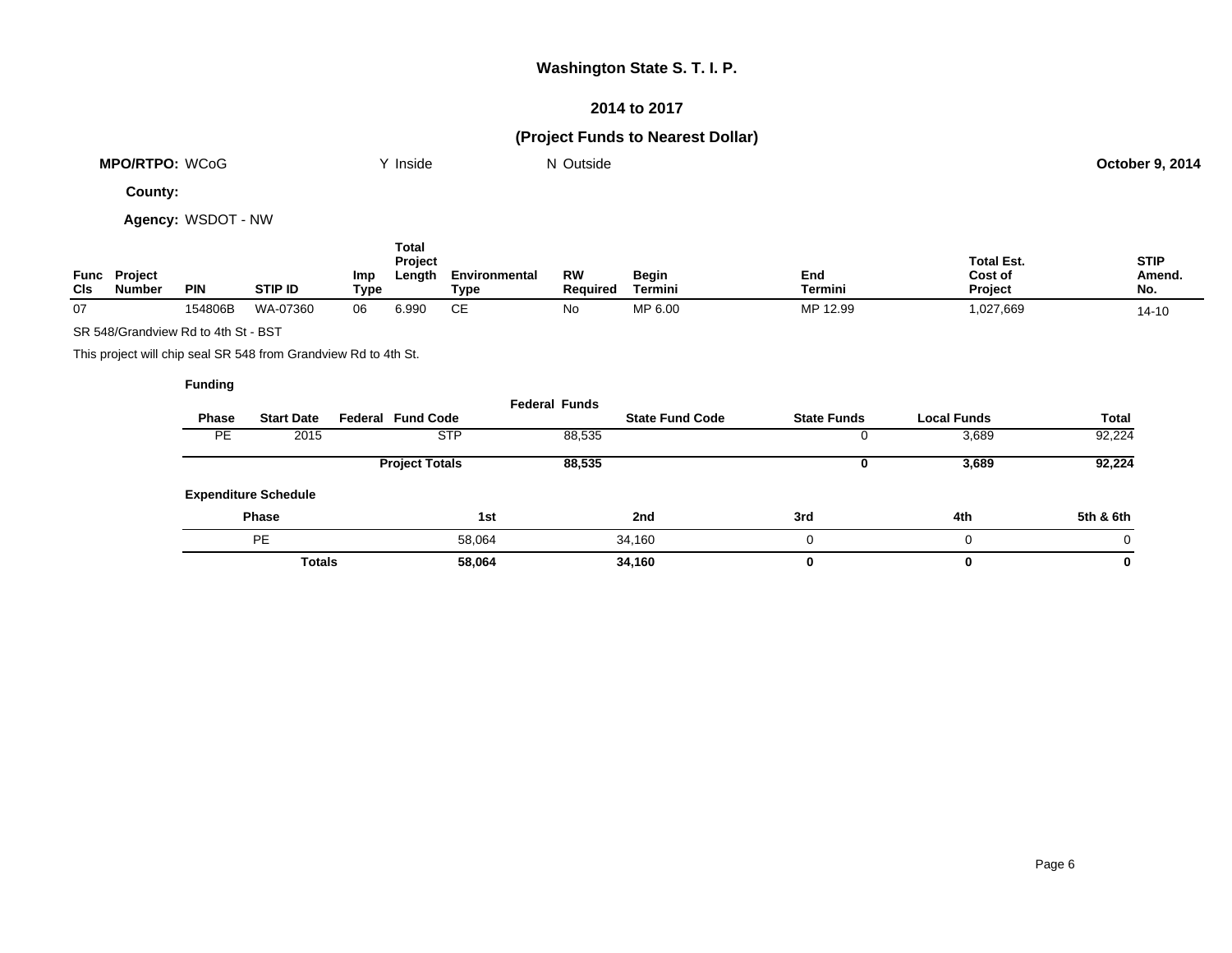## **2014 to 2017**

# **(Project Funds to Nearest Dollar)**

| <b>MPO/RTPO: WCoG</b> | Inside | $\sim$<br>Outside<br>NL | <b>October 9, 2014</b> |
|-----------------------|--------|-------------------------|------------------------|
|                       |        |                         |                        |

**County:**

**Agency:** WSDOT - NW

| <b>CIs</b> | <b>Func Project</b><br><b>Number</b> | <b>PIN</b> | <b>STIP ID</b> | Imp<br>Type | Total<br>Project<br>Length | Environmental<br>Type | RW<br><b>Reauired</b> | Begin<br>Termini | End<br>Termini | <b>Total Est.</b><br>Cost of<br><b>Project</b> | <b>STIP</b><br>Amend.<br>No. |
|------------|--------------------------------------|------------|----------------|-------------|----------------------------|-----------------------|-----------------------|------------------|----------------|------------------------------------------------|------------------------------|
| 17         |                                      | 154812G    | WA-07361       | 21          | 5.250                      | СE                    | No                    | MP 6.25          | MP 11.50       | 629,207                                        | $14 - 10$                    |

SR 548/Grandview Rd to Dakota Creek Bridge - Wide Edge Lines

Reduce the risk of run off the road incidents by the installation of wide edge lines.

|           |                             |                          |        | <b>Federal Funds</b> |                        |                    |                    |              |
|-----------|-----------------------------|--------------------------|--------|----------------------|------------------------|--------------------|--------------------|--------------|
| Phase     | <b>Start Date</b>           | <b>Federal Fund Code</b> |        |                      | <b>State Fund Code</b> | <b>State Funds</b> | <b>Local Funds</b> | <b>Total</b> |
| <b>PE</b> | 2015                        | <b>HSIP</b>              |        | 85,517               |                        |                    | 3,563              | 89,080       |
|           |                             | <b>Project Totals</b>    |        | 85,517               |                        |                    | 3,563              | 89,080       |
|           | <b>Expenditure Schedule</b> |                          |        |                      |                        |                    |                    |              |
|           | <b>Phase</b>                |                          | 1st    |                      | 2nd                    | 3rd                | 4th                | 5th & 6th    |
|           | <b>PE</b>                   |                          | 56.084 |                      | 32,996                 |                    | 0                  | 0            |
|           | <b>Totals</b>               |                          | 56,084 |                      | 32,996                 |                    | 0                  | 0            |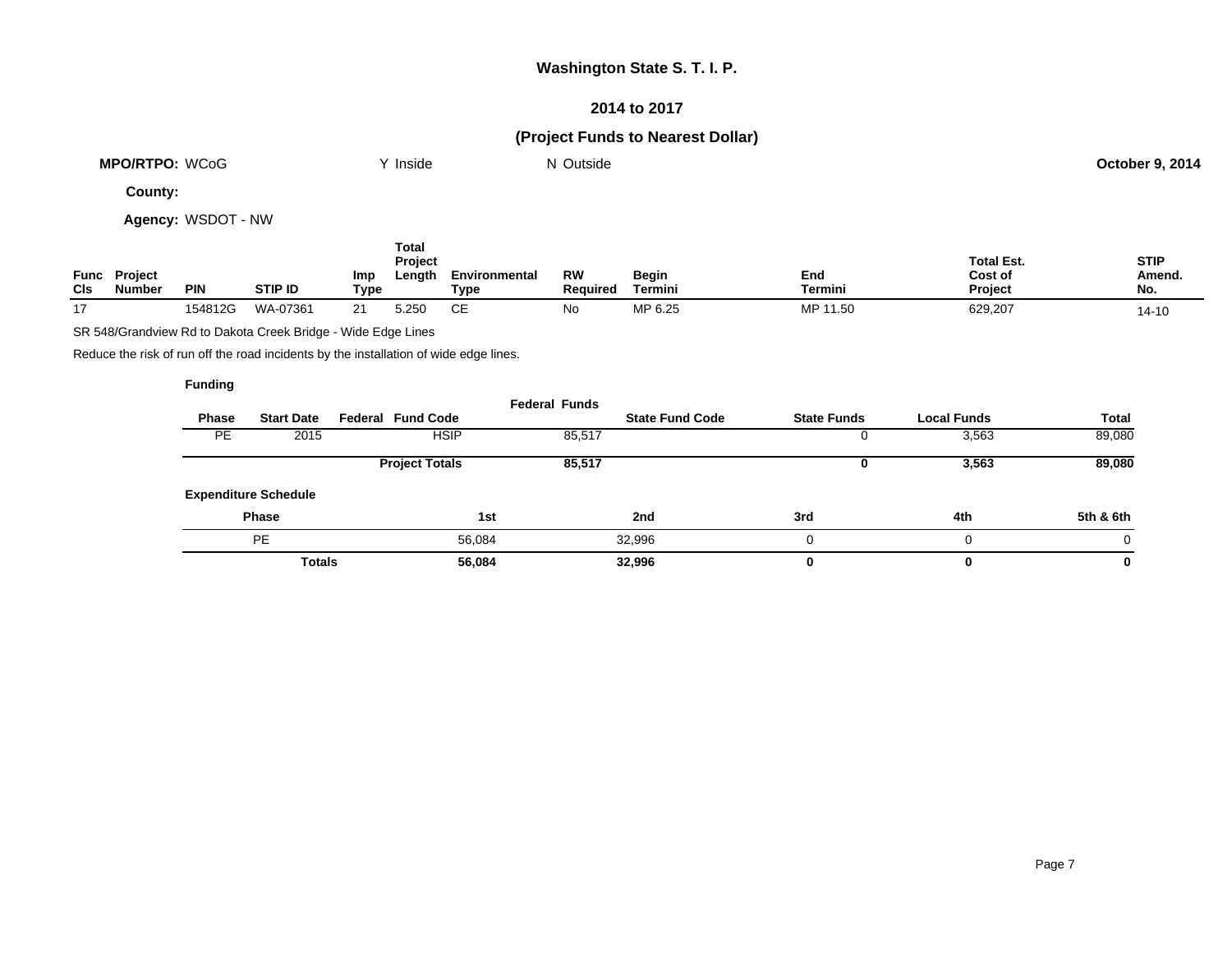### **2014 to 2017**

# **(Project Funds to Nearest Dollar)**

| <b>MPO/RTPO: WCoG</b> | Inside | ' Outside<br>N | . <i>.</i> 2014<br>October 9 |
|-----------------------|--------|----------------|------------------------------|
|                       |        |                |                              |

**County:**

**Agency:** WSDOT - NW

| <b>CIs</b> | <b>Func Project</b><br><b>Number</b> | <b>PIN</b> | <b>STIP ID</b> | Imp<br>Type | Total<br>Project<br>Length | Environmental<br>Туре | RW<br>Reauired | <b>Begin</b><br>Termini | End<br>Termini | <b>Total Est.</b><br>Cost of<br>Project | <b>STIP</b><br>Amend.<br>No. |
|------------|--------------------------------------|------------|----------------|-------------|----------------------------|-----------------------|----------------|-------------------------|----------------|-----------------------------------------|------------------------------|
| 07         |                                      | 154800B    | WA-07358       | 06          | 3.410                      | СE                    | No             | MP 0.05                 | MP 3.46        | 809,032                                 | $14 - 10$                    |

SR 548/I-5 to North Star Rd - BST

This project will chip seal SR 548 from I-5 to North Star Rd.

|              |                             |                          | <b>Federal Funds</b> |                        |                    |                    |              |
|--------------|-----------------------------|--------------------------|----------------------|------------------------|--------------------|--------------------|--------------|
| <b>Phase</b> | <b>Start Date</b>           | <b>Federal Fund Code</b> |                      | <b>State Fund Code</b> | <b>State Funds</b> | <b>Local Funds</b> | <b>Total</b> |
| <b>PE</b>    | 2015                        | <b>STP</b>               | 70,426               |                        |                    | 2,934              | 73,360       |
|              |                             | <b>Project Totals</b>    | 70,426               |                        |                    | 2,934              | 73,360       |
|              | <b>Expenditure Schedule</b> |                          |                      |                        |                    |                    |              |
|              | <b>Phase</b>                | 1st                      |                      | 2nd                    | 3rd                | 4th                | 5th & 6th    |
|              | <b>PE</b>                   | 46,187                   |                      | 27,173                 | $\Omega$           |                    | $\Omega$     |
|              | <b>Totals</b>               | 46,187                   |                      | 27,173                 | 0                  | 0                  | 0            |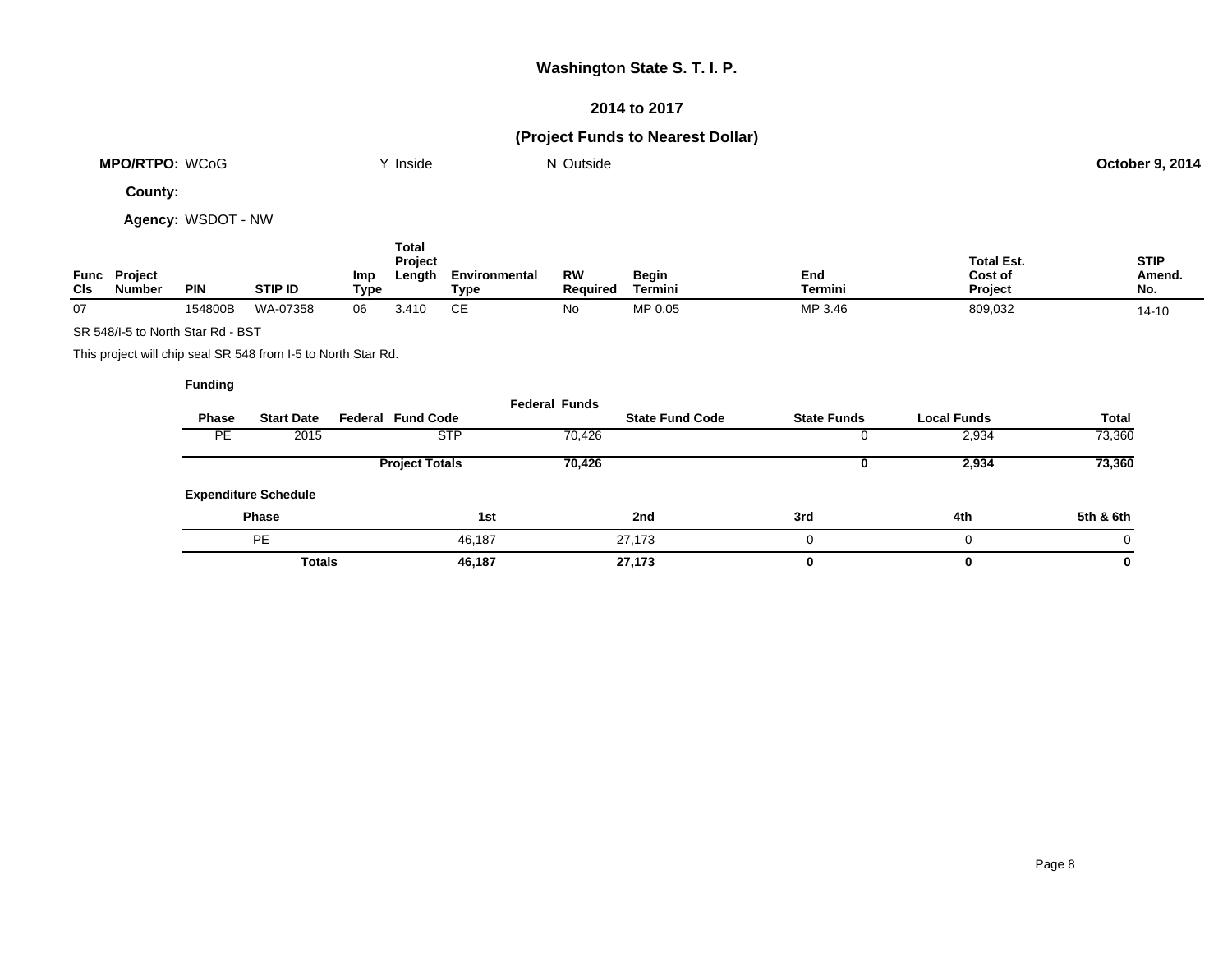### **2014 to 2017**

# **(Project Funds to Nearest Dollar)**

| MPO/RT<br>$M\subset$<br>TPO:<br>/CoG | 'nside | Outside | <u> 2014</u><br>October 9 |
|--------------------------------------|--------|---------|---------------------------|
|                                      |        |         |                           |

**County:**

**Agency:** WSDOT - NW

| Func<br><b>CIs</b> | <b>Project</b><br>Number | <b>PIN</b> | STIP ID  | Imp<br><b>Type</b> | Total<br>Project<br>Length | Environmental<br>туре | RW<br><b>Required</b> | <b>Begin</b><br>Termini | End<br>Termini | <b>Total Est.</b><br>Cost of<br>Project | <b>STIP</b><br>Amend.<br>No. |
|--------------------|--------------------------|------------|----------|--------------------|----------------------------|-----------------------|-----------------------|-------------------------|----------------|-----------------------------------------|------------------------------|
| 07                 | 0548(008)                | 154832D    | WA-05987 | 20                 | 0.200                      | CЕ                    | Yes                   | MP 11.10                | MP 11.30       | ,420,025                                | 14-10                        |

SR 548/Unnamed Creek to Drayton Harbor - Fish Passage

Remove the existing fish passage barrier and replace it with a fish passable structure.

|              |                             |                          | <b>Federal Funds</b> |                        |                    |                    |           |
|--------------|-----------------------------|--------------------------|----------------------|------------------------|--------------------|--------------------|-----------|
| <b>Phase</b> | <b>Start Date</b>           | <b>Federal Fund Code</b> |                      | <b>State Fund Code</b> | <b>State Funds</b> | <b>Local Funds</b> | Total     |
| <b>PE</b>    | 2014                        | <b>STP</b>               | 137,356              |                        |                    | 5,723              | 143,079   |
| <b>RW</b>    | 2015                        | <b>STP</b>               | 83,055               |                        | 0                  | 1,695              | 84,750    |
|              |                             | <b>Project Totals</b>    | 220,411              |                        | υ                  | 7,418              | 227,829   |
|              | <b>Expenditure Schedule</b> |                          |                      |                        |                    |                    |           |
|              | Phase                       | 1st                      |                      | 2nd                    | 3rd                | 4th                | 5th & 6th |
|              | <b>PE</b>                   | 165,274                  |                      | 285,900                | 0                  | 0                  | 0         |
|              | <b>RW</b>                   |                          | 0                    | 84,750                 | 0                  | 0                  | $\Omega$  |
|              | <b>Totals</b>               | 165,274                  |                      | 370,650                | 0                  | 0                  | 0         |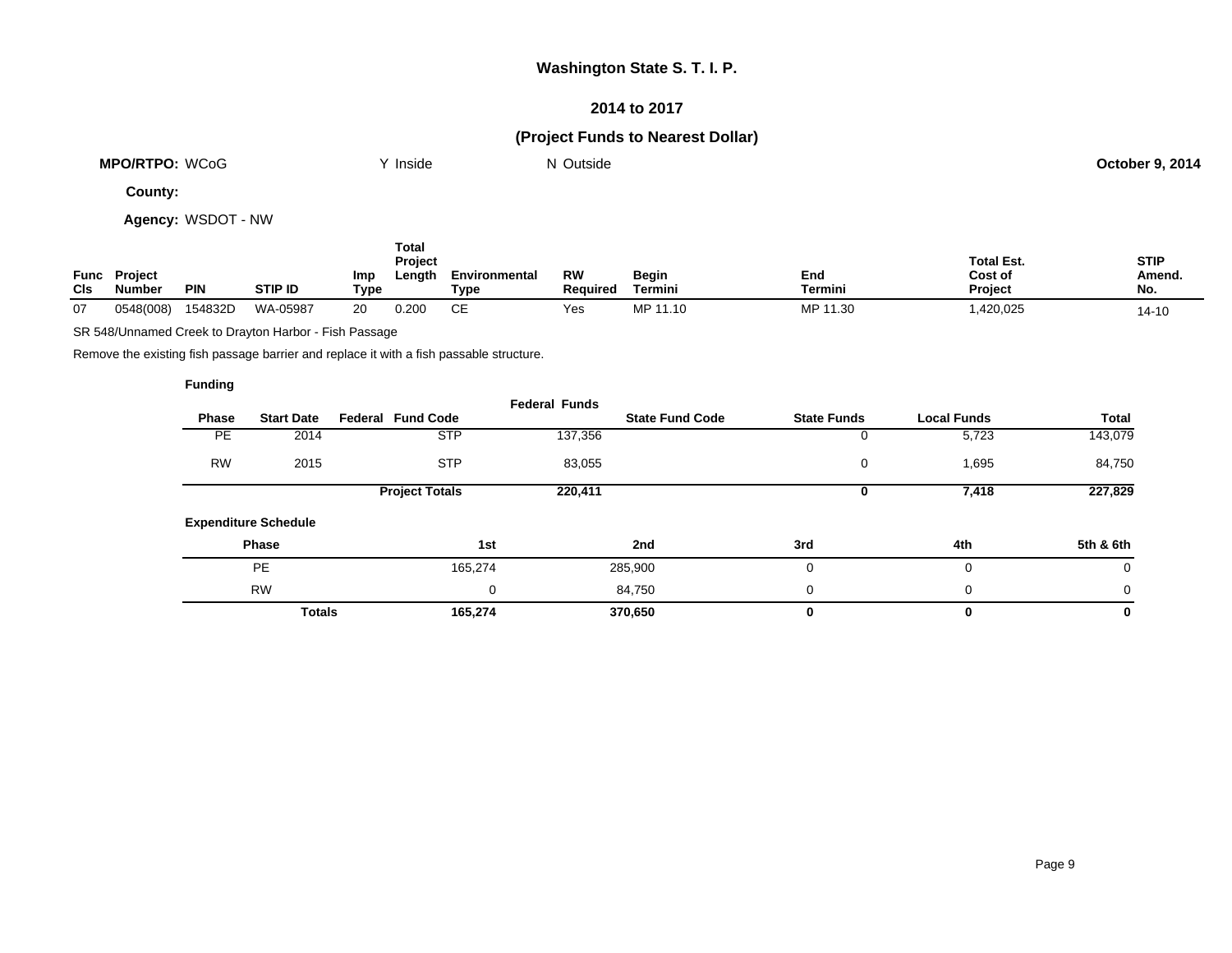### **2014 to 2017**

# **(Project Funds to Nearest Dollar)**

| <b>MPO/RTPO: WCoG</b> | Inside | Outside | <b>October 9, 2014</b> |
|-----------------------|--------|---------|------------------------|
|                       |        |         |                        |

**County:**

**Agency:** WSDOT - NW

| Func<br>CIS | <b>Project</b><br>Number | <b>PIN</b> | <b>STIP ID</b> | <b>Imp</b><br>Type | Total<br>Project<br>Length | Environmental<br>Туре | RW<br>Reauired | Begin<br><b>Termini</b> | End<br>Termini | <b>Total Est.</b><br>Cost of<br><b>Project</b> | <b>STIP</b><br>Amend.<br>No. |
|-------------|--------------------------|------------|----------------|--------------------|----------------------------|-----------------------|----------------|-------------------------|----------------|------------------------------------------------|------------------------------|
| 02          |                          | 100955B    | WA-07351       | C <sub>A</sub>     | 0.360                      | СE                    | No             | MP 96.51                | MP 96.87       | 174,131                                        | $14 - 10$                    |

SR 9/Bowen Rd Vic. to Sumas Ave Vic. - Rumblestrip Installation

Reduce the risk of crossover and run off the road incidents by the installation of centerline and shoulder rumblestrips.

|           |                             |                          |             | <b>Federal Funds</b> |                        |                    |                    |           |
|-----------|-----------------------------|--------------------------|-------------|----------------------|------------------------|--------------------|--------------------|-----------|
| Phase     | <b>Start Date</b>           | <b>Federal Fund Code</b> |             |                      | <b>State Fund Code</b> | <b>State Funds</b> | <b>Local Funds</b> | Total     |
| <b>PE</b> | 2015                        |                          | <b>HSIP</b> | 37,939               |                        |                    | .581               | 39,520    |
|           |                             | <b>Project Totals</b>    |             | 37,939               |                        | U                  | 1,581              | 39,520    |
|           | <b>Expenditure Schedule</b> |                          |             |                      |                        |                    |                    |           |
|           | <b>Phase</b>                |                          | 1st         |                      | 2nd                    | 3rd                | 4th                | 5th & 6th |
|           | <b>PE</b>                   |                          | 30,381      |                      | 9.139                  |                    | $\Omega$           | $\Omega$  |
|           | <b>Totals</b>               |                          | 30,381      |                      | 9,139                  |                    | 0                  | 0         |